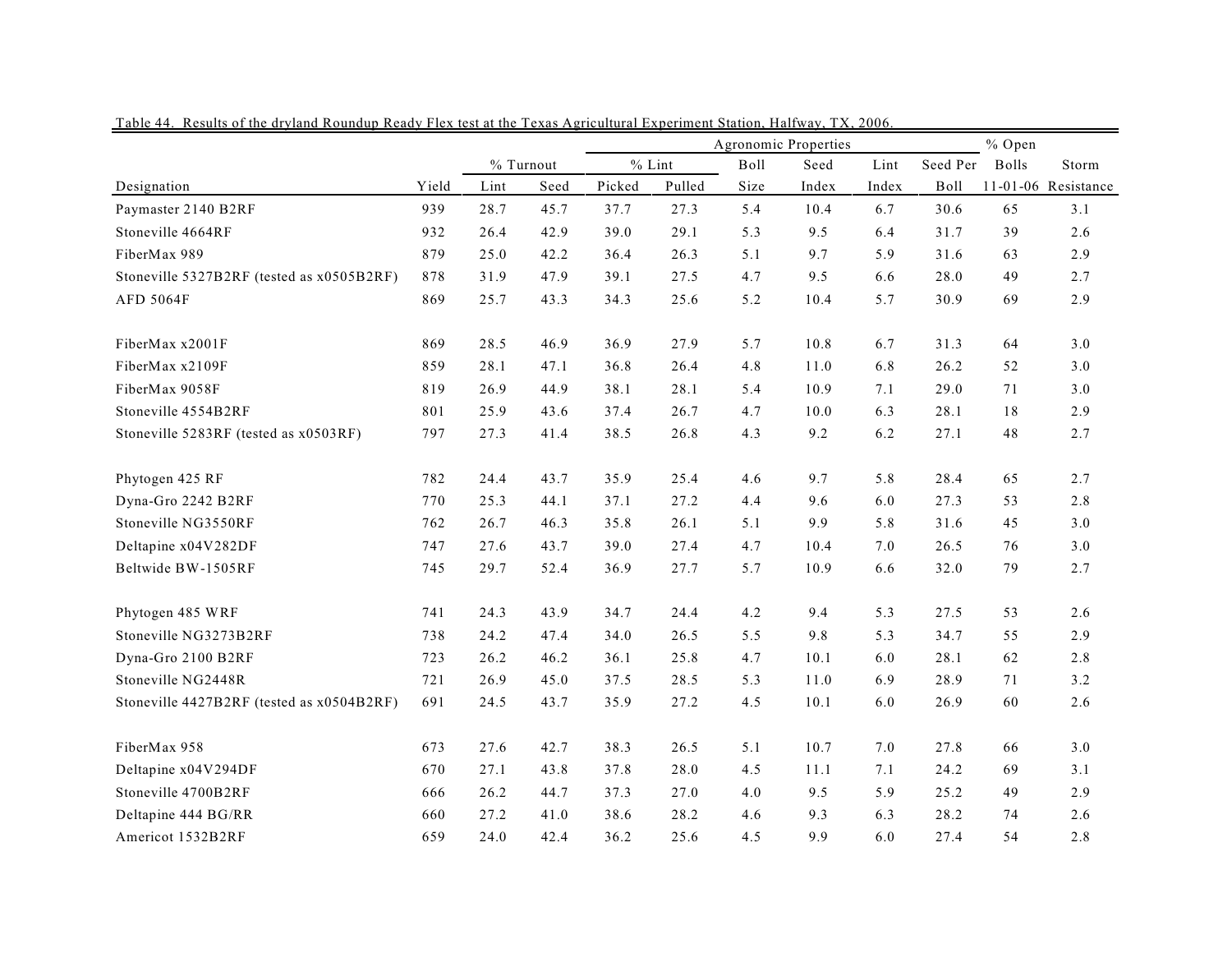|                                           | Micro- |      | Uni- |                         | Elon-  | Leaf           |      |      | Color               | Loan   | Gross Loan Value per Acre |                |
|-------------------------------------------|--------|------|------|-------------------------|--------|----------------|------|------|---------------------|--------|---------------------------|----------------|
| Designation                               | naire  |      |      | Length formity Strength | gation | Index          | Rd   | $+b$ | Grade $\frac{1}{2}$ | Value  | \$                        | Rank           |
| Paymaster 2140 B2RF                       | 3.7    | 1.08 | 80.8 | 26.8                    | 6.9    | $\mathfrak{Z}$ | 80.8 | 7.3  | 31-1,31-2 0.5340    |        | 501.43                    | 2              |
| Stoneville 4664RF                         | 3.5    | 1.10 | 81.3 | 24.6                    | 8.1    | 3              | 79.4 | 9.2  | 21-1,21-3 0.5453    |        | 508.22                    | 1              |
| FiberMax 989                              | 2.9    | 1.16 | 81.1 | 28.6                    | 5.9    | $\overline{2}$ | 83.0 | 7.7  | $11-2,21-1$ 0.5348  |        | 470.09                    | 6              |
| Stoneville 5327B2RF (tested as x0505B2RF) | 3.4    | 1.12 | 82.1 | 28.6                    | 7.3    | 3              | 77.8 | 9.7  | $21 - 3$            | 0.5458 | 479.21                    | 5              |
| AFD 5064F                                 | 3.7    | 1.10 | 81.8 | 27.4                    | 7.1    | 3              | 81.2 | 7.9  | 21-1,21-2 0.5675    |        | 493.16                    | $\mathfrak{Z}$ |
| FiberMax x2001F                           | 3.3    | 1.22 | 82.0 | 29.3                    | 6.2    | 3              | 83.0 | 7.1  | 21-1,21-2 0.5515    |        | 479.25                    | $\overline{4}$ |
| FiberMax x2109F                           | 3.0    | 1.17 | 81.3 | 29.8                    | 5.9    | 3              | 82.1 | 7.7  | 21-1,21-2 0.5288    |        | 454.24                    | 8              |
| FiberMax 9058F                            | 3.3    | 1.19 | 81.1 | 27.7                    | 5.8    | 3              | 82.3 | 7.7  | 21-1,21-2 0.5463    |        | 447.42                    | 10             |
| Stoneville 4554B2RF                       | 3.5    | 1.12 | 81.8 | 27.5                    | 7.7    | 3              | 77.9 | 9.8  | $21 - 3$            | 0.5658 | 453.21                    | 9              |
| Stoneville 5283RF (tested as x0503RF)     | 3.3    | 1.13 | 82.4 | 28.1                    | 7.0    | 3              | 79.3 | 9.3  | $21 - 1$            | 0.5513 | 439.39                    | 11             |
| Phytogen 425 RF                           | 3.6    | 1.15 | 83.2 | 28.8                    | 7.7    | 3              | 78.6 | 8.8  | $21 - 2$            | 0.5808 | 454.19                    | $\tau$         |
| Dyna-Gro 2242 B2RF                        | 3.5    | 1.13 | 81.3 | 24.0                    | 7.6    | 3              | 81.3 | 8.4  | $21 - 1$            | 0.5570 | 428.89                    | 12             |
| Stoneville NG3550RF                       | 3.5    | 1.13 | 81.2 | 28.0                    | 6.9    | 3              | 82.3 | 7.8  | 11-2,21-1 0.5580    |        | 425.20                    | 13             |
| Deltapine x04V282DF                       | 4.0    | 1.06 | 82.0 | 26.1                    | 7.6    | 3              | 81.5 | 8.3  | $21 - 1$            | 0.5348 | 399.50                    | 17             |
| Beltwide BW-1505RF                        | 3.7    | 1.11 | 82.4 | 29.4                    | 6.4    | 3              | 82.8 | 7.5  | $21-1,21-2$ 0.5660  |        | 421.67                    | 14             |
| Phytogen 485 WRF                          | 3.5    | 1.13 | 82.9 | 28.2                    | 7.4    | $\overline{4}$ | 79.0 | 8.7  | $21 - 2$            | 0.5490 | 406.81                    | 16             |
| Stoneville NG3273B2RF                     | 2.8    | 1.13 | 81.2 | 26.2                    | 7.3    | 3              | 82.3 | 8.2  | $21 - 1$            | 0.4930 | 363.83                    | 26             |
| Dyna-Gro 2100 B2RF                        | 3.2    | 1.11 | 82.5 | 24.3                    | 7.6    | 3              | 81.2 | 7.9  | $21 - 2$            | 0.5293 | 382.68                    | 19             |
| Stoneville NG2448R                        | 3.8    | 1.11 | 83.4 | 29.5                    | 7.3    | 3              | 82.5 | 7.9  | $11-2,21-1$ 0.5828  |        | 420.20                    | 15             |
| Stoneville 4427B2RF (tested as x0504B2RF) | 3.4    | 1.15 | 82.3 | 26.4                    | 6.3    | 3              | 80.7 | 8.6  | $21 - 1$            | 0.5463 | 377.49                    | 20             |
| FiberMax 958                              | 3.8    | 1.17 | 82.4 | 29.7                    | 5.4    | 3              | 82.4 | 7.6  | 21-1,21-2 0.5723    |        | 385.16                    | 18             |
| Deltapine x04V294DF                       | 4.4    | 1.09 | 82.8 | 24.5                    | 7.8    | 3              | 81.0 | 8.1  | 21-1,21-2 0.5565    |        | 372.86                    | 22             |
| Stoneville 4700B2RF                       | 3.7    | 1.13 | 81.6 | 24.5                    | 7.7    | 3              | 80.0 | 8.5  | 21-1,21-2 0.5650    |        | 376.29                    | 21             |
| Americot 1532B2RF                         | 3.4    | 1.14 | 81.4 | 25.9                    | 6.9    | 3              | 80.8 | 8.4  | $21 - 1$            | 0.5628 | 371.45                    | 23             |
| Deltapine 444 BG/RR                       | 3.4    | 1.13 | 82.7 | 26.1                    | 7.0    | 3              | 83.0 | 7.6  | $21 - 1$            | 0.5468 | 360.34                    | 27             |

Table 44A. Results of the dryland Roundup Ready Flex test at the Texas Agricultural Experiment Station, Halfway, TX, 2006.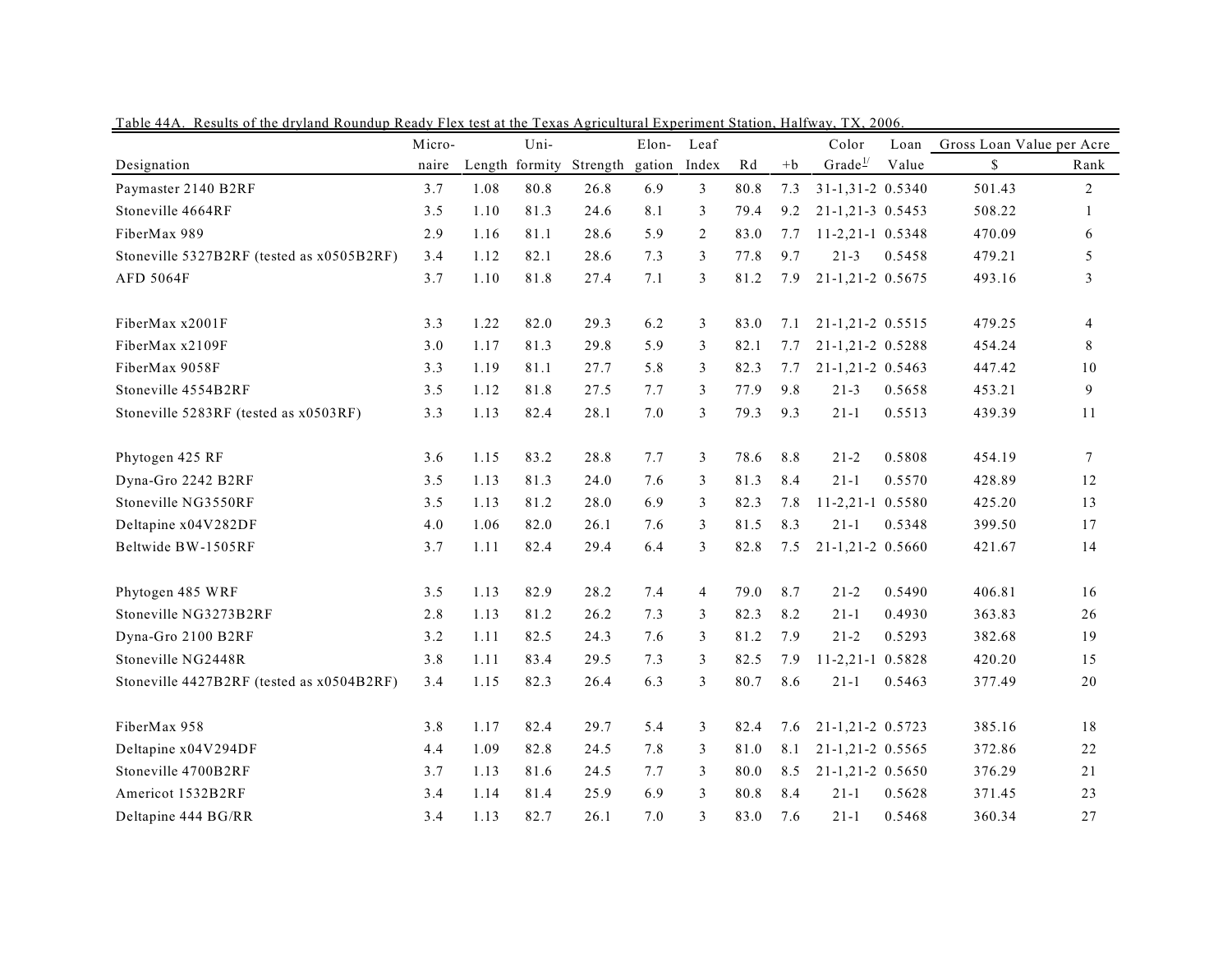| Table 44A. Cont.                        |        |      |      |                         |        |                |      |      |                          |        |                                |      |
|-----------------------------------------|--------|------|------|-------------------------|--------|----------------|------|------|--------------------------|--------|--------------------------------|------|
|                                         | Micro- |      | Uni- |                         | Elon-  | Leaf           |      |      | Color                    |        | Loan Gross Loan Value per Acre |      |
| Designation                             | naire  |      |      | Length formity Strength | gation | Index          | Rd   | $+b$ | Grade <sup>1/</sup>      | Value  | \$                             | Rank |
| Dyna-Gro 2520 B2RF                      | 3.5    | 1.15 | 81.5 | 24.0                    | 7.3    | 2              | 81.5 | 8.6  | $21 - 1$                 | 0.5543 | 365.28                         | 25   |
| AFD 5065B2F                             | 3.8    | 1.13 | 81.0 | 25.8                    | 7.9    | 3              | 82.8 | 7.1  | $21 - 2$                 | 0.5738 | 366.66                         | 24   |
| Stoneville NG1572RF (tested as x0501RF) | 3.9    | 1.14 | 82.5 | 27.5                    | 6.9    | $\overline{4}$ | 81.2 | 7.3  | $21 - 2,31 - 1,0.5540$   |        | 351.24                         | 28   |
| Dyna-Gro 06064 B2RF                     | 3.0    | 1.11 | 80.7 | 23.4                    | 8.1    | 3              | 81.9 | 7.7  | $21 - 1, 21 - 2, 0.5060$ |        | 306.64                         | 31   |
| All-Tex 45005                           | 3.9    | 1.12 | 82.8 | 32.4                    | 7.5    | 3              | 81.5 | 7.8  | $21 - 2$                 | 0.5845 | 336.09                         | 29   |
| All-Tex $45039B2/RF$                    | 3.7    | 1.09 | 80.9 | 27.3                    | 7.0    | 3              | 81.4 | 7.8  | 21-1,31-1 0.5645         |        | 323.46                         | 30   |
| Stoneville 4357B2RF                     | 3.5    | 1.16 | 81.4 | 24.0                    | 6.9    | $\mathfrak{Z}$ | 81.2 | 8.5  | $11-2,21-1$ 0.5553       |        | 302.64                         | 32   |
| Deltapine x07835DF                      | 3.7    | 1.13 | 82.5 | 26.4                    | 6.6    | 4              | 80.2 | 7.7  | $31 - 1$                 | 0.5453 | 276.47                         | 33   |
|                                         |        |      |      |                         |        |                |      |      |                          |        |                                |      |
| Mean                                    | 3.5    | 1.13 | 81.9 | 27.0                    | 7.0    | $\mathcal{E}$  | 81.1 | 8.1  |                          | 0.5520 |                                |      |
| $C.V. \%$                               | 8.5    | 1.7  | 0.8  | 4.1                     | 3.8    | 11.8           | 0.8  | 3.2  |                          | 3.4    |                                |      |
| $LSD$ 0.05                              | 0.5    | 0.03 | 1.1  | 1.9                     | 0.5    |                | 1.1  | 0.4  |                          | 0.0318 |                                |      |

Fiber quality determinations are made on samples from two reps. If the color grades from these two samples are identical, only one color grade is reported.  $\underline{1}/$ If they are different, both are reported.